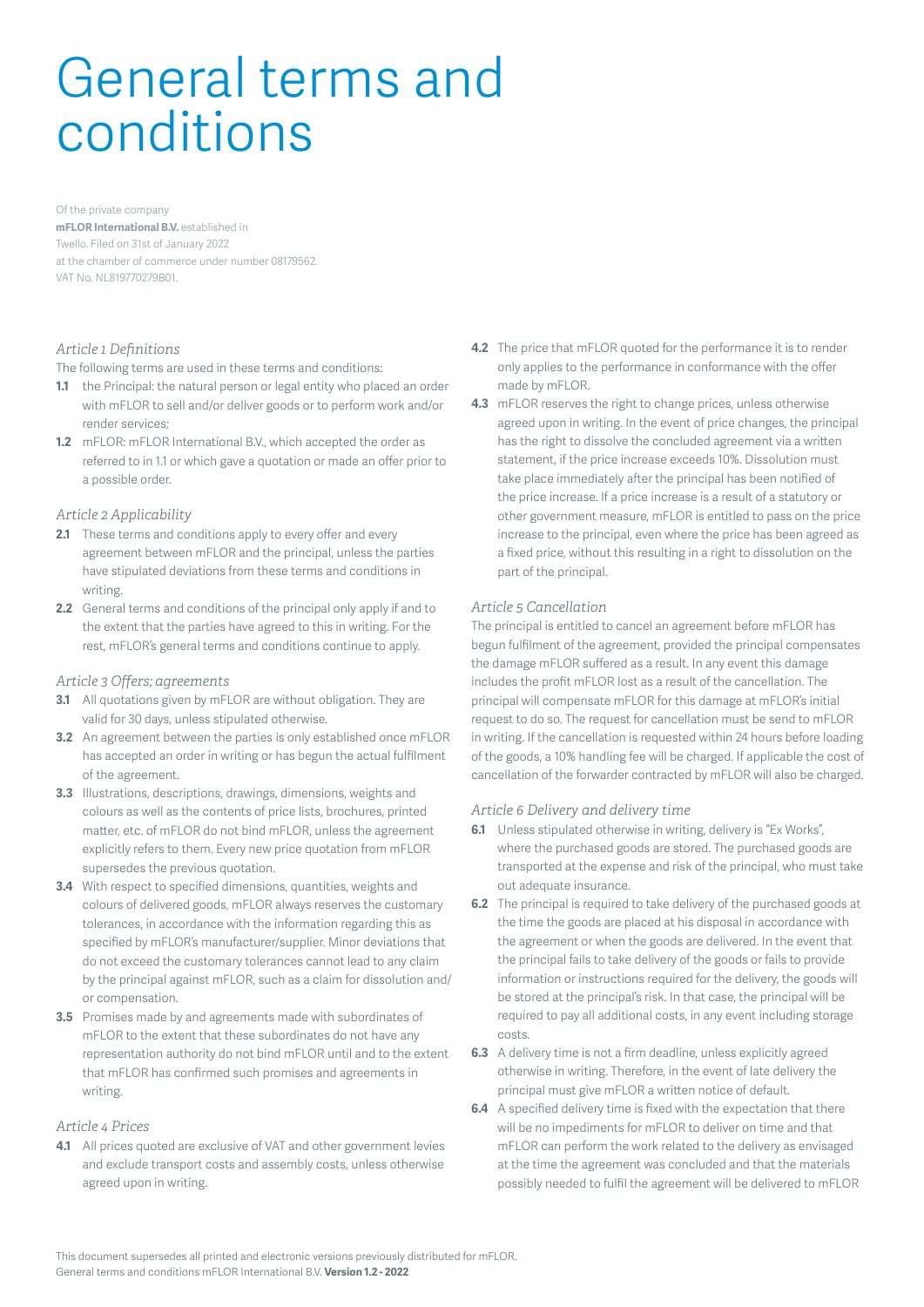in a timely fashion. Failing this, the delivery time will be extended by the extra time needed. This also applies if changes in the order for mFLOR mean that more time is required to fulfil the agreement.

**6.5** mFLOR is permitted to make partial deliveries of goods. If the goods are delivered in this fashion, mFLOR is authorised to invoice separately for each delivery.

# *Article 7 Payment; collection costs*

- **7.1** Unless the parties agree otherwise, the principal must pay the amounts due within 30 days after the invoice date, without claiming any discount or offsetting. In the event of late payment, the principal will be deemed to be in default without any notice of default from mFLOR being required.
- **7.2** mFLOR is entitled to demand advance payment or other security from the principal at any time.
- **7.3** In the event that the principal fails to pay on time, he has to pay interest on the amount due at a rate of 1% per month or, if this is higher, the statutory interest that applies in the mutual relationship between the parties, from the moment the principal is in default.
- **7.4** Payments made by the principal are always applied first to all interest and costs owed, and thereafter to settle the due invoices which have been outstanding the longest, even if the principal states that the payment is for a later invoice.
- **7.5** In the event that mFLOR takes collection measures against the principal who is in default, the principal will have to pay the collection costs, with a minimum of 10% of the outstanding amount.
- **7.6** The principal is liable to pay mFLOR the judicial costs which mFLOR incurred in all instances, unless these costs are unreasonably high. This only applies if mFLOR and the principal are conducting legal proceedings regarding an agreement to which these general terms and conditions apply and a decision from the court ruling fully or primarily against the principal has become final.

#### *Article 8 Defects; complaint terms*

- **8.1** The principal must inspect the purchased goods upon delivery (or have this done). In this inspection, the principal must check that the delivered goods conform to the agreement, i.e.: that the correct goods have been delivered; that the delivered goods conform to the agreements in terms of quantity (for example number and amount); that the delivered goods satisfy the quality requirements agreed upon or – if there are no quality agreements – the requirements which may be stipulated for normal use and/or commercial purposes.
- **8.2** The principal must notify mFLOR in writing of any visible defects or shortcomings within 8 days after delivery.
- **8.3** The principal must notify mFLOR of any hidden defects within 8 days after such defects have come to light or reasonably should have come to light, but no later than within the applicable warranty term.
- **8.4** In the event of a valid complaint, mFLOR will at all times be entitled still to deliver in conformance with the agreements, repair the defect or credit the principal for a proportionate part of the invoice.
- **8.5** Even if the principal complains in a timely manner, he continues to be liable to pay for and take delivery of the purchased goods. 8.6 Purchased goods can only be returned to mFLOR after prior written consent has been granted. mFLOR will only give its consent to return goods specifically ordered for the principal if they are damaged and mFLOR can be held accountable for this.

# *Article 9 Retention of title*

- **9.1** mFLOR continues to be the owner of all the goods delivered or to be delivered by mFLOR to the principal pursuant to any agreement until the principal has fully paid all the claim(s) regarding these goods. In the event that mFLOR has rendered or should render services pursuant to that (or those) agreement(s), the goods referred to in the previous sentence continue to be the property of mFLOR until the principal has also fully paid mFLOR's claim(s) for those services. The retention of title also applies to claims which mFLOR acquires against the principal on account of non-fulfilment by the principal of such agreement(s).
- **9.2** If the law of the country of destination of the purchased goods includes possibilities relating to the retention of title that go beyond those provided for in paragraph 1 above, the parties agree that these further-reaching possibilities will be deemed to have been stipulated for mFLOR, with the proviso that if it proves impossible to objectively establish the further-reaching rules to which this provision relates, the provisions of paragraph 1 above will continue to apply.
- **9.3** Goods delivered by mFLOR and covered by the retention of title may only be resold within the scope of normal business operations. If, however, the principal is declared bankrupt or has his payments suspended, the principal may not sell such goods on, even within the context of normal business operations. Moreover, the principal is not authorised to pledge the goods or to establish any other right on the goods.
- **9.4** mFLOR hereby states that it will reserve the rights of pledge referred to in Section 3:237 Dutch Civil Code with respect to delivered goods whose title has passed to the principal as a result of payment and which are still held by the principal as additional security for claims, other than the claims mentioned in paragraph 1 and paragraph 2 of this article, which mFLOR may have against the principal on any account whatsoever. The authority set forth in this paragraph also applies to goods that have been delivered by mFLOR and have been treated or processed by the principal.
- **9.5** In the event that the principal fails to fulfil its obligations or in case of valid fear that the principal will fail to fulfil its obligations, mFLOR is entitled to remove delivered goods that are subject to retention of title or to have this done from the principal or from third parties holding the good(s) for the principal. The principal must render its full assistance in this on pain of a penalty of 10% of the amount payable by the principal per day.
- **9.6** In the event that third parties wish to establish or exercise any right to the goods delivered subject to retention of title, the principal must inform mFLOR of this as soon as may be reasonably expected.
- **9.7** The principal must mark goods which have been delivered subject to retention of title as mFLOR's property and insure these goods and keep these goods insured against fire, explosion and water damage and against theft and - at mFLOR's initial request to this effect - make the insurance policy and proof of payment of the premium for this insurance available to mFLOR for inspection. In addition, at the initial request from mFLOR, the principal is required to:
	- pledge all the principal's claims against insurers regarding the goods delivered subject to retention of title to mFLOR in the manner described in Section 3:239 of the Dutch Civil Code;
	- pledge the claims the principal acquires towards his buyers in the re-sale of goods delivered by mFLOR subject to retention of title to mFLOR in the manner described in Section 3:239 of the Dutch Civil Code;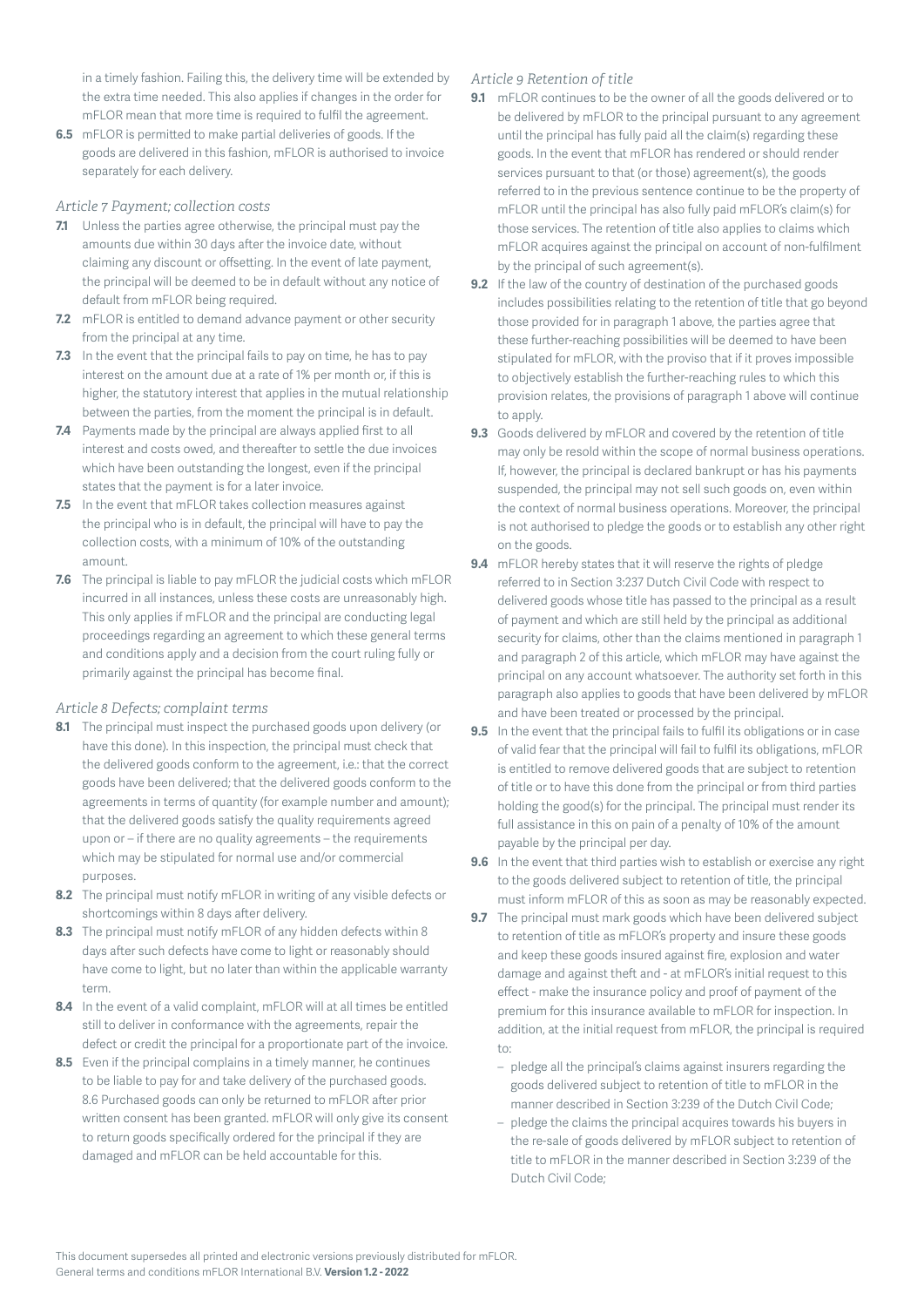- mark the goods delivered subject to retention of title as mFLOR's property;
- assist in other ways in all reasonable measures which mFLOR wants to take in order to protect its property rights regarding the goods, which do not unreasonably obstruct the principal in his ordinary business operations.

#### *Article 10 Warranty*

- **10.1** Unless otherwise stipulated in writing, no warranty applies if the purchased goods are not new but used. For the rest, purchased goods are only warranted in accordance with the warranty stipulations of mFLOR's supplier.
- **10.2** In the event of a valid claim under the warranty, the principal is entitled to repair of the good. mFLOR may choose to replace the good if there are objections to repairing the good. The principal is only entitled to replacement if the good cannot be repaired. Replaced goods become the property of mFLOR. Our liability under the warranty is limited to full or partial redelivery when the delivered goods show a product defect.
- **10.3** The warranty does not apply if the conditions stipulated in the product installation instructions are not followed: in particular those regarding transport and storage, temperature conditions before, during and after installation and acclimatisation must be strictly and fully adhered to as specified:

#### **10.3 I Transport and storage**

Boxes containing any and all flooring products supplied by mFLOR must always be stored and transported on a flat and firm surface in neat stacks, flat (i.e. not overhanging), and never vertical. Do not stack pallets when storing. The boxes must never be stored in very cold (below 6°C), very warm conditions (above 35°C) or damp rooms. The advised temperature is between 15 and 25°C. In principle pallets must be stored in warehouse racking. In case racking is not available the product can be stored/stacked, for a short period, to a maximum of 2 pallets high and only when the temperature in the warehouse is between 15 and 25°C.

**10.3 II Temperature conditions before, during and after installation** It is best to install all flooring products supplied by mFLOR at a room temperature between 18°C and 28°C and a floor temperature above 15°C. Installations in places that are colder than recommended have a detrimental effect on the user-friendly installation features of Loose Lay. The boards and/or tiles are less easy to handle and less flexible, and cutting will be more difficult, making it harder to cut out small pieces. The lower the temperature, the harder they are to handle. For installations in places that are warmer than the recommended temperature conditions, we recommend that you create the correct installation conditions by external means such as fans, blinds, etc. A constant temperature which does not fluctuate by more than 5°C per day and which is not below the required 18°C or above the required 28°C room temperature, and a minimum floor temperature of 15°C, must be maintained for 3 days before and during installation and for 7 days after installation has been completed.

#### **10.3 III Acclimatisation**

All flooring products supplied by mFLOR should be acclimatised in the room where it is to be installed for at least 24 hours prior to installation, or until the product has reached the ambient temperature. This is a temperature not lower than 18°C. Ensure that the packages are laid flat and without stress during acclimatisation. Leave the panels in the packaging in small stacks away from sources of extreme heat or cold. The acclimatisation environment should be between 18 and 28°C during this period and should be maintained within these levels after installation to ensure

acceptable product performance.

#### **10.3 IV REMARKS**

- LVT floors may expand and shrink under the influence of temperature or climatic conditions. If the LVT is not properly acclimatized or if the temperature fluctuates by more than 10°C over 12 hours, open or raised joints may occur in the LVT floor which can cause irreparable damage. This can be prevented by following the installation instructions correctly.
- **10.4** The warranty does not apply if the damage results from normal wear and tear or improper handling. Improper handling includes: careless use of the good or use of the good for a purpose other than the purpose for which the good is intended; insufficient maintenance; damage and changes to or repairs of the good by third parties without mFLOR's prior consent
- **10.5** The warranty only applies if the principal has fulfilled all his obligations to mFLOR.

# *Article 11 Liability*

- **11.1** Defects in delivered goods are governed exclusively by the warranty as described in Article 10 (Warranty) of these terms and conditions.
- **11.2** mFLOR's liability, to the extent that this is covered by its liability insurance, is limited to the amount of the payment made by the insurer. If the insurer does not pay in any event or the damage is not covered by the insurance.
- **11.3** If mFLOR's liability insurer does not pay in any event or if the damage is not covered by the insurance, mFLOR's liability is limited to the invoice value of the performance at issue.
- **11.4** mFLOR is not liable for trading losses, such as damage in the form of lost profits and other consequential losses.
- **11.5** mFLOR is not liable for the accuracy of advice, information and usage instructions provided in the scope of the delivered goods. Usage instructions are guidelines; the principal must conduct his own examination under the circumstances in question in order to verify the accuracy of these instructions.
- **11.6** Any legal claim the principal has against mFLOR becomes null and void one year after the goods have been delivered or made available to the principal in conformance with the agreement, unless the principal has initiated legal proceedings against mFLOR within this term.
- **11.7** The limitations of liability included in these terms and conditions do not apply if the damage can be attributed to intent or wilful recklessness on the part of mFLOR or its managerial employees.

# *Article 12 Force majeure*

**12.1** Force majeure is understood to mean: circumstances that make it impossible to honour the obligation but that cannot be attributed to mFLOR. If and in so far as these circumstances make it impossible or unreasonably difficult to honour an obligation, force majeure includes: strikes; a general shortage of the requisite raw materials and other goods or services needed to render the agreed performance; unforeseeable delays at suppliers or other third parties on which mFLOR depends; a situation in which a performance relevant in connection with the performance to be rendered by mFLOR is not rendered, not rendered in time or not properly rendered to mFLOR; government measures which prevent mFLOR from fulfilling its obligations in time and/or properly; excessive absences due to sickness; terrorist attacks; restricted or discontinued supplies of energy, whether or not by public utility companies; fire; time lost through frost or other weather influences and general transport problems.